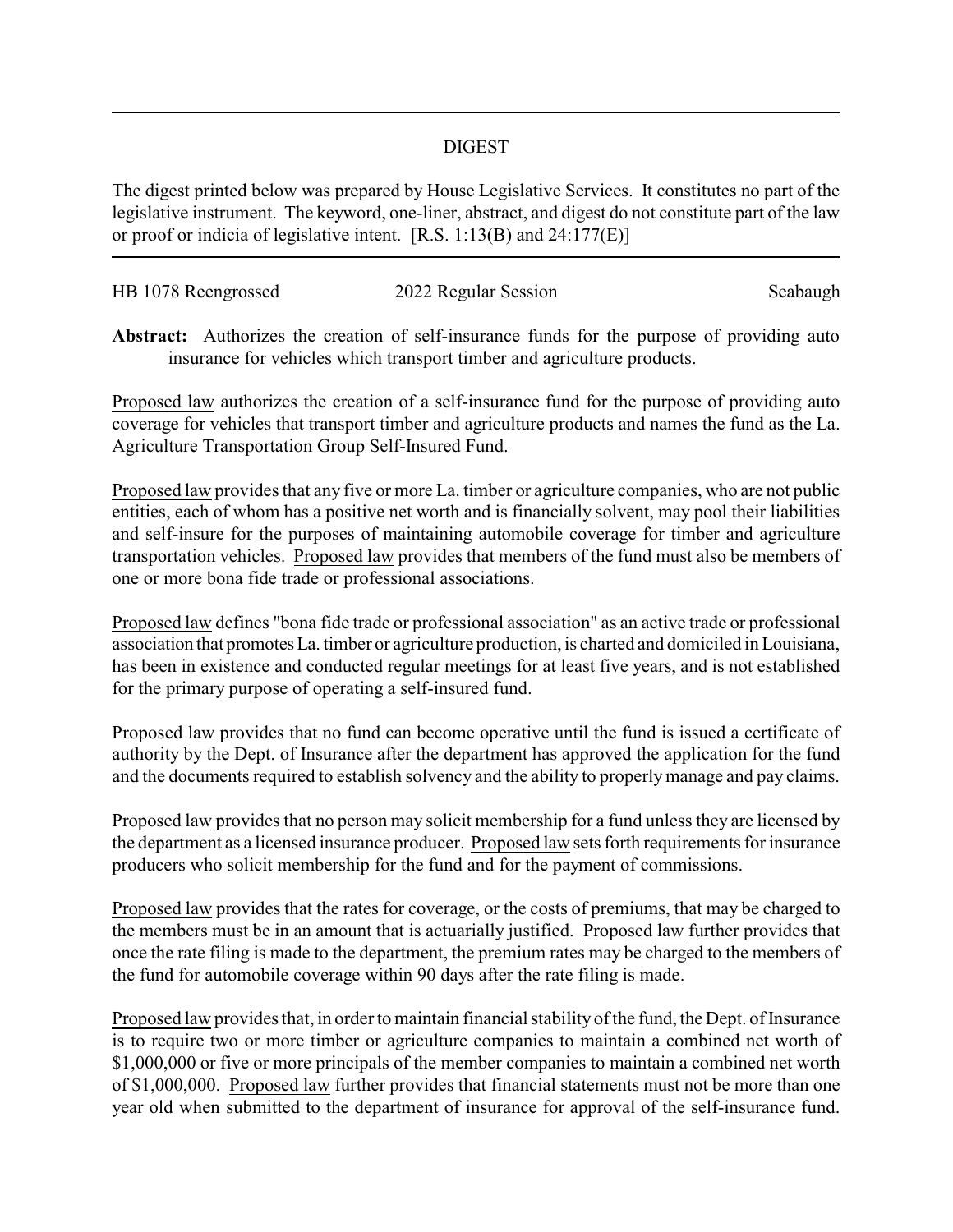Proposed law requires further security in the form of excess insurance or reinsurance in an amount and in form that is approved by the Dept. of Insurance to insure the ability to properly manage and pay claims.

Proposed law provides that to further the financial stability of the self-insured fund, the members will pay a percentage over and above their premiums to establish a reserve account. Proposed law further provides that the reserve account will be maintained at all times while the self-insured fund is in operation and no payments can be made from the reserve account unless approved by the department.

Proposed law provides that, if the fund employs one or more third-party administrators, each thirdparty administrator of the fund must post a bond. Proposed law provides that, if the fund employs its own administrator, the fund is required to purchase a bond, errors and omission's insurance, or other security that is approved by the Dept. of Insurance.

Proposed law provides that a self-insurer's fund must obtain a minimum of \$750,000 in premiums in the fund for the first year and \$2,000,000 in premiums for each year thereafter.

Proposed law provides for agreements to pool liabilities to be set forth in the indemnity agreement or other instruments. Proposed law provides for annual premium audits to be conducted by an independent audit firm that is approved by the department.

Proposed law provides for proper audits by the fund in a form that is acceptable to the department. Proposed law does not prohibit the legislative auditor from also reviewing the records and conducting an audit of the fund.

Proposed law provides that each member must sign mutual indemnity agreements to cover the risk of liability covered by the fund and copies of the agreements will be presented to the Dept. of Insurance when the application is made for approval of the fund. Proposed law provides that proof of advanced payments to the fund of at least 25% of each member's first year estimated annual earned premiums must be provided with the application.

Proposed law provides that monies deposited into the fund may be invested in certain interestbearing or interest-accruinginvestments and in certain bonds and securities that are publically traded or have a certain minimum rating with Moody's, Standard and Poor's, or Fitch.

Proposed law further provides that the department may impose fines and penalties for failure to comply with requirements to operate the fund as required by proposed law. Proposed law further provides that the department may revoke the authority to operate the fund or issue cease and desist orders if the requirements of proposed law are not maintained by the fund and its members.

Proposed law provides for standards to which self-insurers must adhere and provides for authority for the department to take action when a self-insurer is in hazardous financial condition.

Proposed law provides that any administrative hearing that is necessary to resolve a dispute related